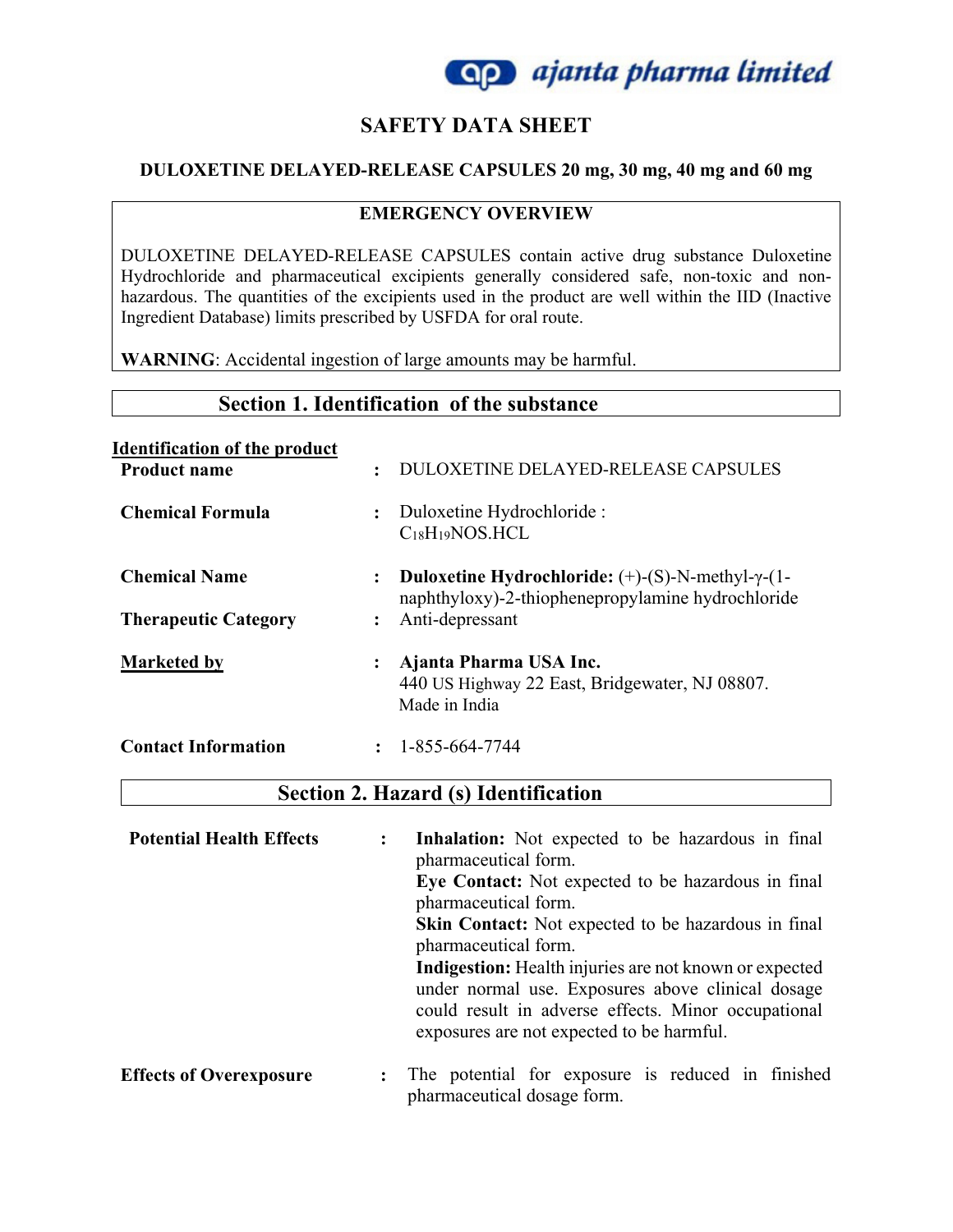

## **Section 3. Composition / information on ingredients**

**Active ingredient Exposure Limit CAS No.** Duloxetine Hydrochloride Not Found 136434-34-9

**Inactive ingredients**: Each capsule contains the inactive ingredients which includes sugar spheres, hypromellose, sucrose, talc, methacrylic acid copolymer dispersion and triethyl citrate.

### **Section 4. First-aid measures**

The product is a delayed release capsule dosage form does not pose a problem of exposure to active drug substance and should not cause inhalation, skin and eye irritation problem. However, in case of exposure:

| <b>Eye Contact</b>       |                | Immediately flush eyes with water for at least 15<br>minutes. Get medical attention.                                                                                                                                                                                                                                                                                                                                                                                                                                                                                                                                                                                                                     |
|--------------------------|----------------|----------------------------------------------------------------------------------------------------------------------------------------------------------------------------------------------------------------------------------------------------------------------------------------------------------------------------------------------------------------------------------------------------------------------------------------------------------------------------------------------------------------------------------------------------------------------------------------------------------------------------------------------------------------------------------------------------------|
| <b>Skin Contact</b>      |                | Immediately wash skin with soap and plenty of water for<br>at least 15 minutes. Remove contaminated clothing. Get<br>medical attention if symptoms occur. Wash clothing<br>before reuse.                                                                                                                                                                                                                                                                                                                                                                                                                                                                                                                 |
| <b>Ingestion</b>         | $\ddot{\cdot}$ | Wash out mouth with water provided person is<br>conscious. Never give anything by mouth to an<br>unconscious person. Get medical attention. DO NOT<br>induce vomiting unless directed to do so by medical<br>personnel.                                                                                                                                                                                                                                                                                                                                                                                                                                                                                  |
| <b>Medical Treatment</b> | $\ddot{\cdot}$ | Treat according to locally accepted protocols. For<br>additional guidance, refer to the current prescribing<br>information or to the local poison control information<br>center. Protect the patient's airway and support<br>ventilation and perfusion. Meticulously monitor and<br>maintain, within acceptable limits, the patient's vital<br>signs, blood gases, serum electrolytes, etc.                                                                                                                                                                                                                                                                                                              |
| Over dosage              |                | There is no specific antidote to duloxetine, but if<br>serotonin syndrome ensues, specific treatment (such as<br>with cyproheptadine and/or temperature control) may be<br>considered. In case of acute overdose, treatment should<br>consist of those general measures employed in the<br>management of overdose with any drug.<br>An adequate airway, oxygenation, and ventilation should<br>be assured, and cardiac rhythm and vital signs should be<br>monitored. Induction of emesis is not recommended.<br>Gastric lavage with a large-bore orogastric tube with<br>appropriate airway protection, if needed, may be<br>indicated if performed soon after ingestion or in<br>symptomatic patients. |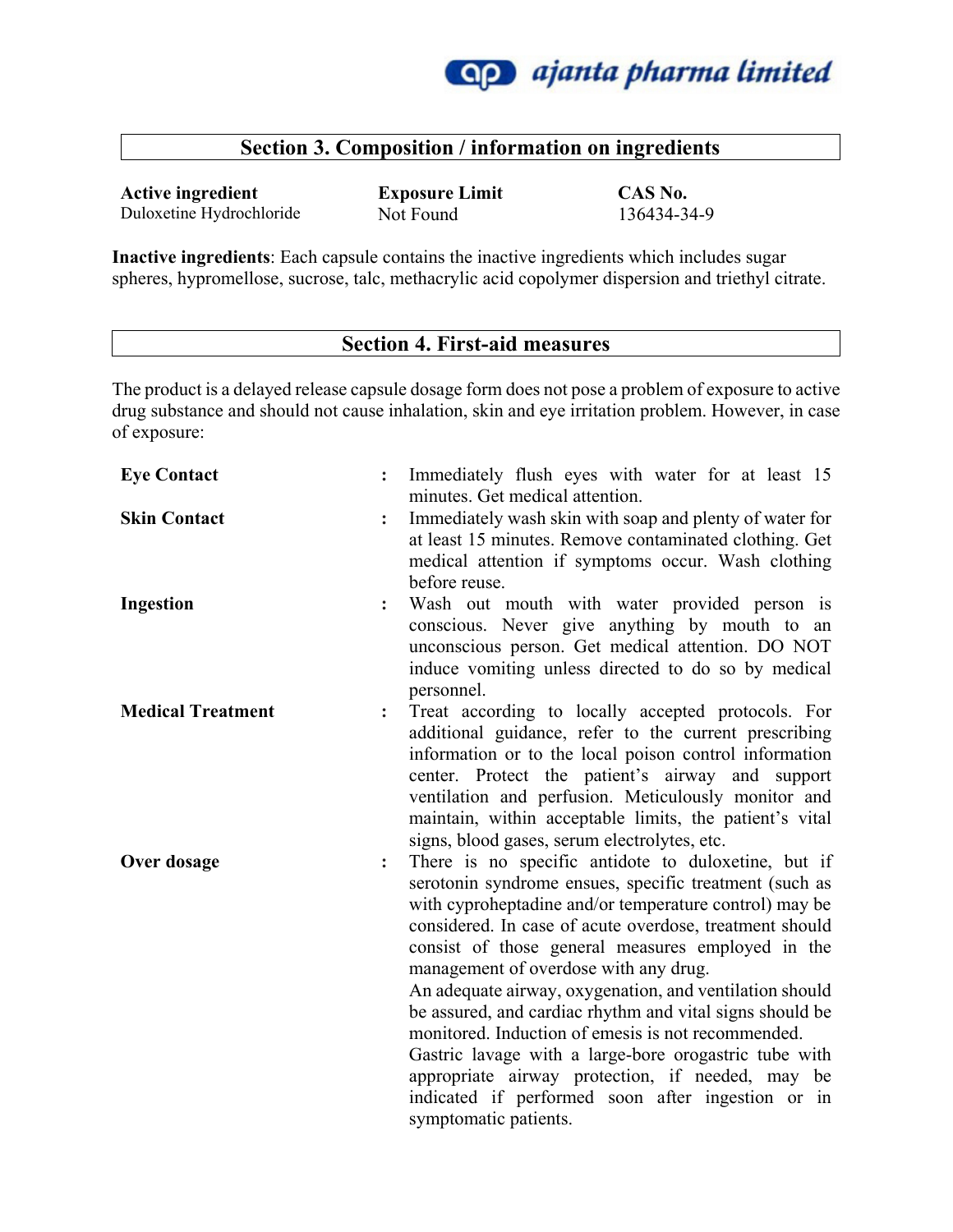

Activated charcoal may be useful in limiting absorption of duloxetine from the gastrointestinal tract.

Administration of activated charcoal has been shown to decrease AUC and Cmax by an average of one third, although some subjects had a limited effect of activated charcoal. Due to the large volume of distribution of this drug, forced diuresis, dialysis, hemoperfusion, and exchange transfusion are unlikely to be beneficial In managing overdose, the possibility of mUltiple drug involvement should be considered. A specific caution involves patients who are taking or have recently taken duloxetine and might ingest excessive quantities of a TCA. In such a case, decreased clearance of the parent tricyclic and/or its active metabolite may increase the possibility of clinically significant sequelae and extend the time needed for close medical observation.

|                                                              | <b>Section 5. Fire-fighting measures</b>                                                                                                   |
|--------------------------------------------------------------|--------------------------------------------------------------------------------------------------------------------------------------------|
| <b>Flash Point</b>                                           | Not Reported                                                                                                                               |
| <b>Extinguishing Media</b>                                   | Water spray, carbon dioxide, dry chemical powder or                                                                                        |
| <b>General Fire Hazards/</b><br><b>Hazardous Combustible</b> | appropriate foam.<br>Hazardous combustion or decomposition products are<br>$\ddot{\cdot}$<br>expected when the product is exposed to fire. |
| <b>Products</b>                                              | Wear self-contained breathing apparatus pressure                                                                                           |
| <b>Special Fire Fighting</b>                                 | demand (NIOSH approved or equivalent), and full                                                                                            |
| <b>Procedures</b>                                            | protective gear to prevent contact with skin and eyes.                                                                                     |

#### **Section 6. Accidental release measures**

| <b>Personal Precautions</b>                                |                | Personnel involved in clean-up should wear appropriate<br>personal protective equipment (see Section 8). Minimize<br>exposure.                                                        |  |
|------------------------------------------------------------|----------------|---------------------------------------------------------------------------------------------------------------------------------------------------------------------------------------|--|
| <b>Environmental Protections</b>                           | $\ddot{\cdot}$ | Place waste in an appropriately labeled, sealed container<br>disposal. Care should be taken to<br>avoid<br>for<br>environmental release.                                              |  |
| <b>Clean-up Methods</b>                                    |                | Wipe up with a damp cloth and place in container for<br>disposal. Avoid generating airborne dust. Clean spill area<br>thoroughly. Prevent discharge to drains.                        |  |
| <b>Additional Consideration for</b><br><b>Large Spills</b> |                | Non-essential personnel should be evacuated from<br>affected area. Report emergency situations immediately.<br>Clean up operations should only be undertaken by<br>trained personnel. |  |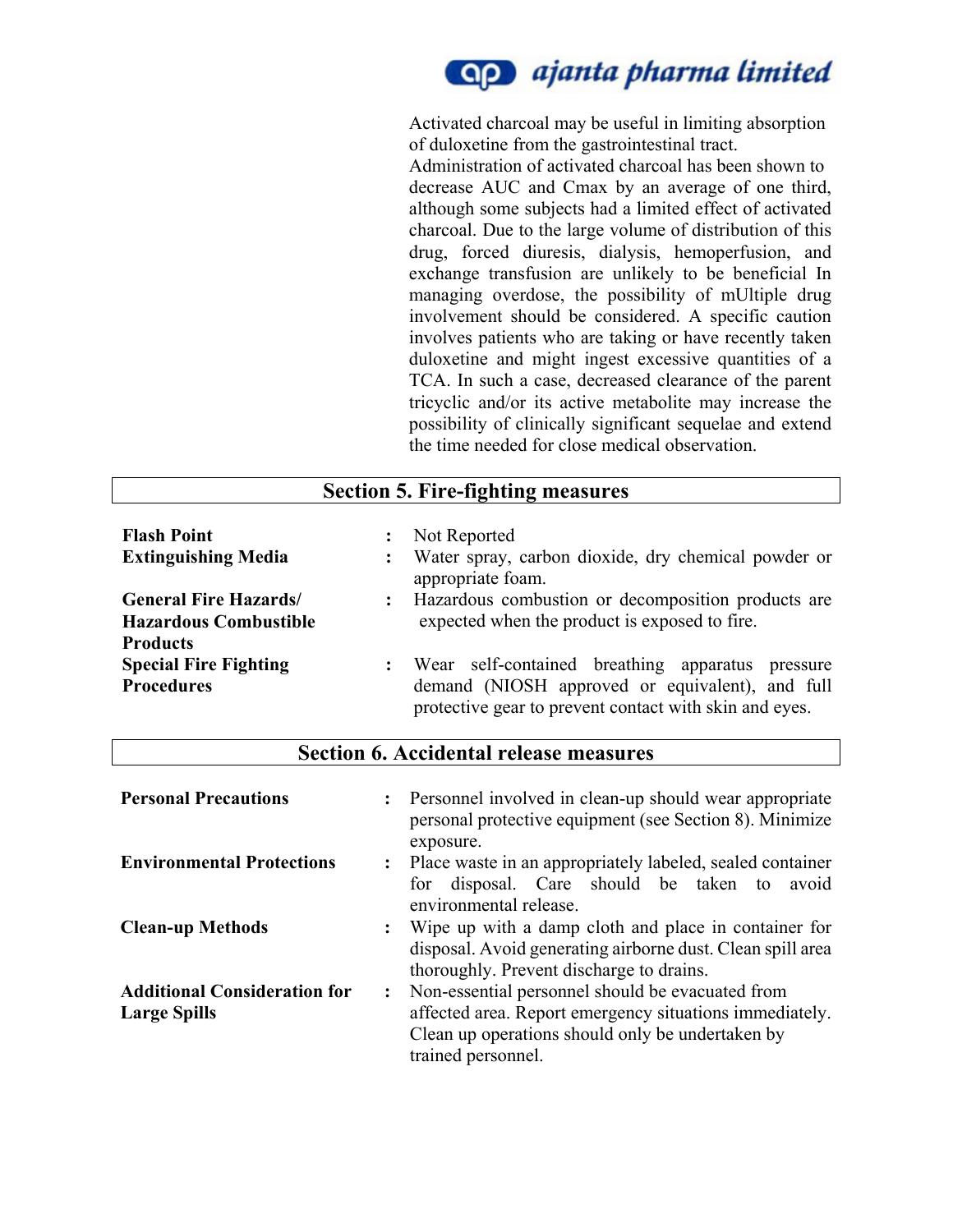**Qp** ajanta pharma limited

|                 | <b>Section 7. Handling and storage</b>                                                                                                                                                                                                                                                                                                      |
|-----------------|---------------------------------------------------------------------------------------------------------------------------------------------------------------------------------------------------------------------------------------------------------------------------------------------------------------------------------------------|
| <b>Handling</b> | : No special control measures required for the normal<br>handling of this product. Normal room ventilation is<br>expected to be adequate for routine handling of this<br>product. If capsules are crushed and/or broken, avoid<br>breathing dust and avoid contact with eyes, skin and<br>clothing. Use adequate ventilation. Minimize dust |
| <b>Storage</b>  | generation and accumulation.<br>Store at 25 $\rm{^{\circ}C}$ (77 $\rm{^{\circ}F}$ ); excursions permitted to 15 $\rm{^{\circ}}$ to<br>$\ddot{\cdot}$<br>30°C (59° to 86°F) [see USP Controlled Room<br>Temperature].                                                                                                                        |

|  |  |  |  | Section 8. Exposure controls / personal protection |
|--|--|--|--|----------------------------------------------------|
|--|--|--|--|----------------------------------------------------|

| <b>Respiratory Protection</b> | Protection from inhalation is not normally necessary. If<br>$\ddot{\cdot}$<br>ventilation is inadequate or dust is likely to generate, use<br>of suitable dust mask would be appropriate. |
|-------------------------------|-------------------------------------------------------------------------------------------------------------------------------------------------------------------------------------------|
| <b>Skin Protection</b>        | Skin protection is not normally necessary, however it is<br>$\ddot{\cdot}$<br>good practice to avoid direct contact with chemical to use<br>suitable gloves when handling.                |
| Eye protection                | Eye protection is not normally necessary. If concerned<br>wear protective goggles or glasses. Wash hands prior to<br>touching eye and in particular handling contact lenses.              |
| <b>Protective Clothing</b>    | Protective clothing is not normally necessary, however it<br>is good practice to use apron.                                                                                               |

#### **Section 9. Physical and chemical properties**

**Appearance : Duloxetine Delayed-Release Capsules 20 mg** are White/Blue hard gelatin capsules of size "4" with "DLX 20" imprint on body and "ap" logo imprint on cap with black color ink and containing white to off white pellets. **Duloxetine Delayed-Release Capsules 30 mg** are Blue/Blue hard gelatin capsules of size "3" with "DLX 30" imprint on body and "ap" logo imprint on cap with black color ink and containing white to off white pellets. **Duloxetine Delayed-Release Capsules 40 mg** are Pink/Blue hard gelatin capsules of size ''3'' with ''DLX 40'' imprint on body and ''ap'' logo imprint on cap with black color ink and containing white to off white pellets. **Duloxetine Delayed-Release Capsules 60 mg** are White/Blue hard gelatin capsules of size "1" wjth "DLX 60" imprint on body with black color ink and "ap" logo imprint on cap with white color ink and containing white to off white pellets.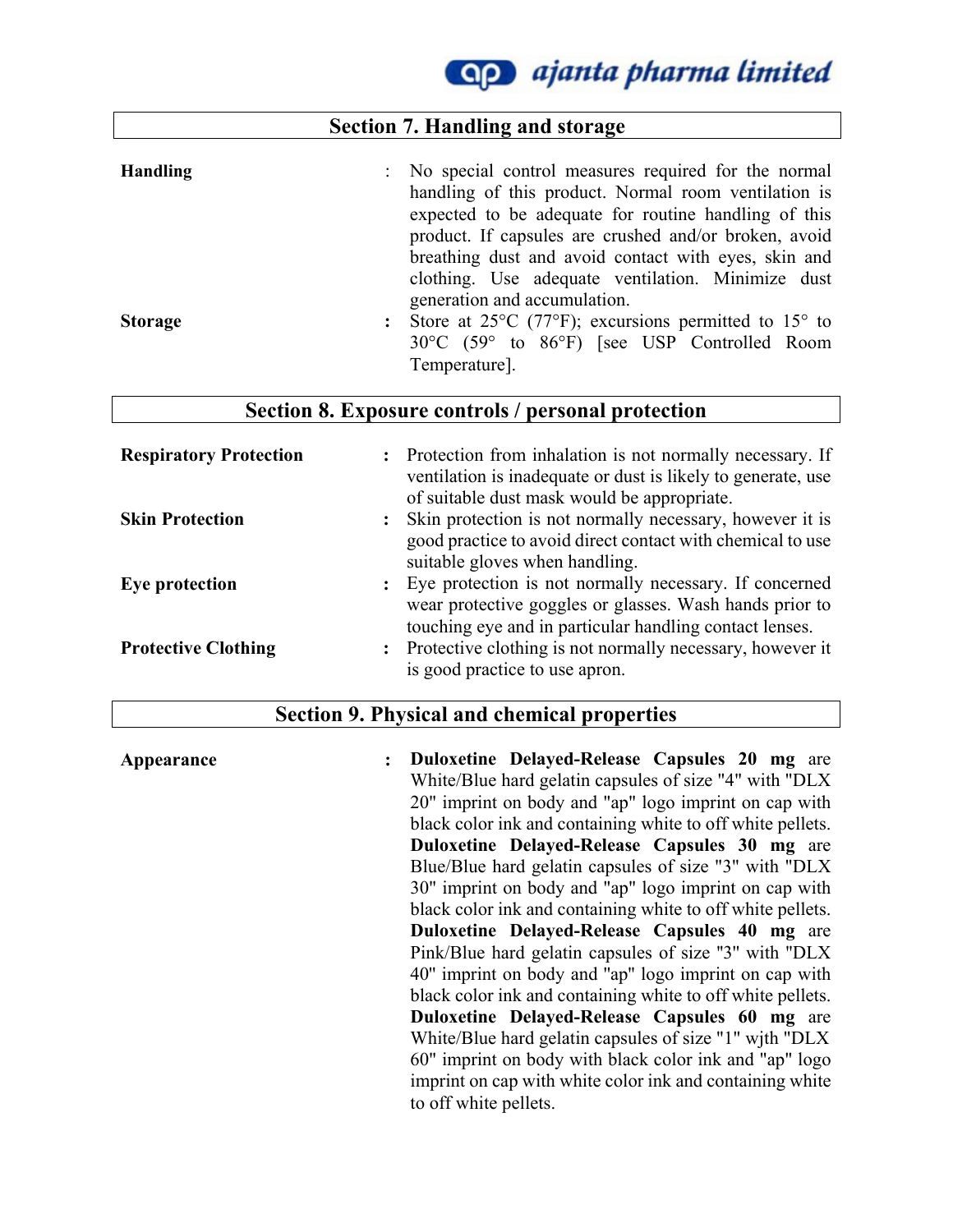

| <b>Presentations and</b><br><b>NDC Codes</b> | <b>Strengths</b> |                 |              |              |
|----------------------------------------------|------------------|-----------------|--------------|--------------|
|                                              | $20 \text{ mg}$  | $30 \text{ mg}$ | $40$ mg      | $60$ mg      |
| Bottles of 30's pack                         | <b>NA</b>        | 27241-098-03    | 27241-164-30 | 27241-099-03 |
| Bottles of 60's pack                         | 27241-097-06     | <b>NA</b>       | <b>NA</b>    | <b>NA</b>    |
| Bottles of 90's pack                         | 27241-097-90     | 27241-098-09    | <b>NA</b>    | 27241-099-40 |
| Bottles of 500's pack                        | 27241-097-05     | <b>NA</b>       | <b>NA</b>    | <b>NA</b>    |
| Bottles of 1000's<br>pack                    | 27241-097-10     | 27241-098-10    | <b>NA</b>    | 27241-099-90 |

| Solubility in water        | No Data Available                                                                                             |
|----------------------------|---------------------------------------------------------------------------------------------------------------|
| <b>Odor</b>                | <b>Odorless</b>                                                                                               |
| <b>Boiling point</b>       | No Data Available                                                                                             |
| <b>Melting Point</b>       | No Data Available                                                                                             |
| <b>Evaporation rate</b>    | No Data Available                                                                                             |
| <b>Specific gravity</b>    | No Data Available                                                                                             |
| <b>Vapor density</b>       | No Data Available                                                                                             |
| <b>Reactivity in water</b> | No Data Available                                                                                             |
| <b>Evaporation rate</b>    | No Data Available                                                                                             |
| <b>Percentage Volatile</b> | No Data Available                                                                                             |
| by volume                  |                                                                                                               |
| Vapor pressure             | No Data Available                                                                                             |
| <b>Other information</b>   | <b>Duloxetine Hydrochloride, USP</b> is white to brownish<br>white solid, which is slightly soluble in water. |

| <b>Section 10. Stability and reactivity</b> |
|---------------------------------------------|
|---------------------------------------------|

| <b>Condition to avoid</b>     | : Avoid exposure to extreme heat, light and moisture.                                                                           |
|-------------------------------|---------------------------------------------------------------------------------------------------------------------------------|
| <b>Stable</b>                 | Stable under normal ambient and anticipated storage<br>$\ddot{\phantom{a}}$<br>and handling conditions.                         |
| <b>Decomposition Products</b> | : No data available                                                                                                             |
| <b>Hazardous Reaction</b>     | : No data available. In finished dosage form there is least<br>possibility that product will undergo any hazardous<br>reaction. |
| <b>Incompatibilities</b>      | No data available.                                                                                                              |